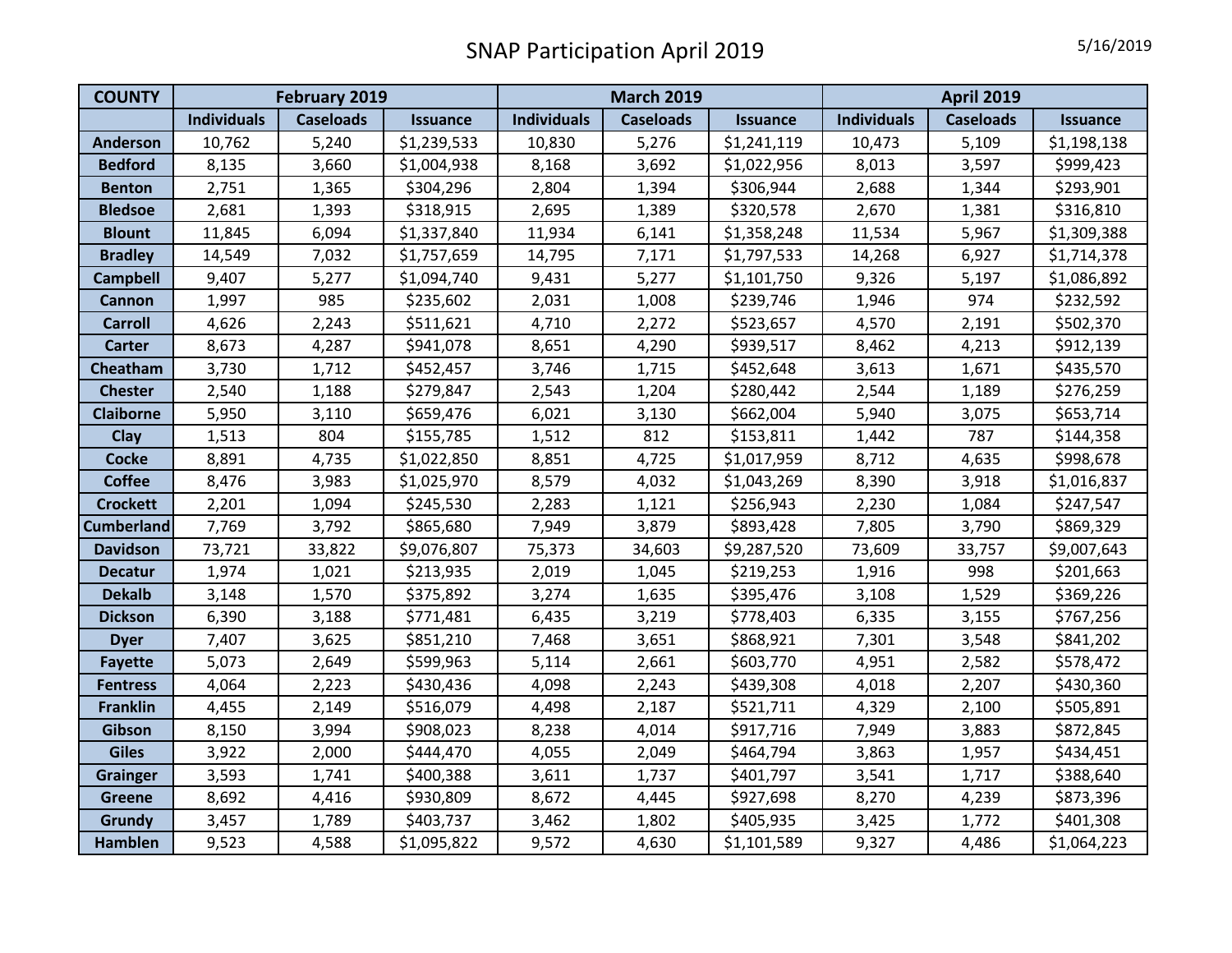|                   | <b>February 2019</b> |                  |                 | <b>March 2019</b>  |                  |                 | <b>April 2019</b>  |                  |                 |
|-------------------|----------------------|------------------|-----------------|--------------------|------------------|-----------------|--------------------|------------------|-----------------|
| <b>COUNTY</b>     | <b>Individuals</b>   | <b>Caseloads</b> | <b>Issuance</b> | <b>Individuals</b> | <b>Caseloads</b> | <b>Issuance</b> | <b>Individuals</b> | <b>Caseloads</b> | <b>Issuance</b> |
| <b>Hamilton</b>   | 43,949               | 21,991           | \$5,429,172     | 44,596             | 22,304           | \$5,541,335     | 43,528             | 21,661           | \$5,379,400     |
| <b>Hancock</b>    | 2,276                | 1,206            | \$249,187       | 2,306              | 1,222            | \$253,290       | 2,294              | 1,222            | \$253,140       |
| <b>Hardeman</b>   | 4,639                | 2,465            | \$538,590       | 4,698              | 2,488            | \$540,099       | 4,603              | 2,439            | \$530,144       |
| <b>Hardin</b>     | 4,809                | 2,546            | \$529,415       | 4,876              | 2,566            | \$539,085       | 4,716              | 2,480            | \$516,104       |
| <b>Hawkins</b>    | 9,287                | 4,552            | \$1,023,017     | 9,363              | 4,570            | \$1,029,192     | 9,137              | 4,476            | \$1,005,654     |
| Haywood           | 4,250                | 2,316            | \$491,145       | 4,324              | 2,338            | \$503,953       | 4,211              | 2,280            | \$483,393       |
| <b>Henderson</b>  | 4,984                | 2,506            | \$537,711       | 4,964              | 2,505            | \$536,505       | 4,798              | 2,428            | \$518,686       |
| <b>Henry</b>      | 5,514                | 2,739            | \$634,448       | 5,598              | 2,792            | \$648,576       | 5,351              | 2,666            | \$609,345       |
| <b>Hickman</b>    | 3,762                | 1,780            | \$427,062       | 3,830              | 1,812            | \$435,630       | 3,687              | 1,769            | \$415,759       |
| <b>Houston</b>    | 1,280                | 605              | \$142,009       | 1,349              | 632              | \$150,342       | 1,311              | 617              | \$144,254       |
| <b>Humphreys</b>  | 2,431                | 1,156            | \$277,608       | 2,426              | 1,148            | \$277,435       | 2,348              | 1,121            | \$269,778       |
| Jackson           | 1,997                | 1,060            | \$221,668       | 2,041              | 1,072            | \$226,033       | 2,042              | 1,077            | \$225,237       |
| <b>Jefferson</b>  | 6,852                | 3,344            | \$752,665       | 6,851              | 3,348            | \$755,555       | 6,619              | 3,242            | \$724,886       |
| Johnson           | 3,308                | 1,773            | \$354,038       | 3,309              | 1,786            | \$356,195       | 3,169              | 1,723            | \$335,922       |
| <b>Knox</b>       | 46,644               | 23,653           | \$5,494,669     | 47,647             | 24,155           | \$5,648,563     | 46,351             | 23,396           | \$5,441,455     |
| Lake              | 1,853                | 1,017            | \$218,410       | 1,836              | 1,017            | \$215,698       | 1,836              | 1,016            | \$213,855       |
| Lauderdale        | 5,917                | 3,009            | \$700,612       | 5,931              | 3,013            | \$704,929       | 5,877              | 3,004            | \$699,754       |
| <b>Lawrence</b>   | 6,031                | 2,919            | \$665,611       | 6,130              | 2,957            | \$687,018       | 5,948              | 2,869            | \$654,179       |
| Lewis             | 1,899                | 986              | \$209,349       | 1,881              | 979              | \$208,449       | 1,831              | 948              | \$200,939       |
| Lincoln           | 4,774                | 2,218            | \$544,997       | 4,804              | 2,228            | \$546,760       | 4,768              | 2,211            | \$544,583       |
| Loudon            | 4,430                | 2,150            | \$502,239       | 4,489              | 2,176            | \$514,921       | 4,383              | 2,127            | \$499,685       |
| <b>Macon</b>      | 4,491                | 2,105            | \$523,201       | 4,587              | 2,139            | \$542,339       | 4,430              | 2,089            | \$520,026       |
| <b>Madison</b>    | 15,587               | 7,696            | \$1,818,298     | 15,898             | 7,846            | \$1,863,731     | 15,388             | 7,543            | \$1,782,925     |
| <b>Marion</b>     | 5,005                | 2,449            | \$596,451       | 4,986              | 2,454            | \$596,946       | 4,809              | 2,359            | \$575,721       |
| <b>Marshall</b>   | 3,786                | 1,774            | \$435,955       | 3,750              | 1,753            | \$437,455       | 3,642              | 1,704            | \$419,307       |
| <b>Maury</b>      | 9,505                | 4,579            | \$1,140,555     | 9,621              | 4,624            | \$1,150,500     | 9,389              | 4,493            | \$1,118,089     |
| <b>Meigs</b>      | 2,200                | 1,088            | \$257,327       | 2,180              | 1,092            | \$252,672       | 2,134              | 1,070            | \$249,734       |
| <b>Monroe</b>     | 7,217                | 3,538            | \$806,345       | 7,149              | 3,513            | \$801,994       | 6,761              | 3,342            | \$753,041       |
| <b>Montgomery</b> | 21,811               | 9,595            | \$2,633,670     | 22,426             | 9,883            | \$2,716,797     | 22,045             | 9,656            | \$2,663,683     |
| <b>Moore</b>      | 528                  | 232              | \$58,488        | 524                | 231              | \$56,757        | 503                | 224              | \$56,139        |
| <b>Morgan</b>     | 3,380                | 1,686            | \$359,812       | 3,386              | 1,692            | \$363,803       | 3,301              | 1,650            | \$355,644       |
| <b>McMinn</b>     | 8,103                | 3,867            | \$943,912       | 8,192              | 3,916            | \$957,090       | 7,957              | 3,801            | \$927,834       |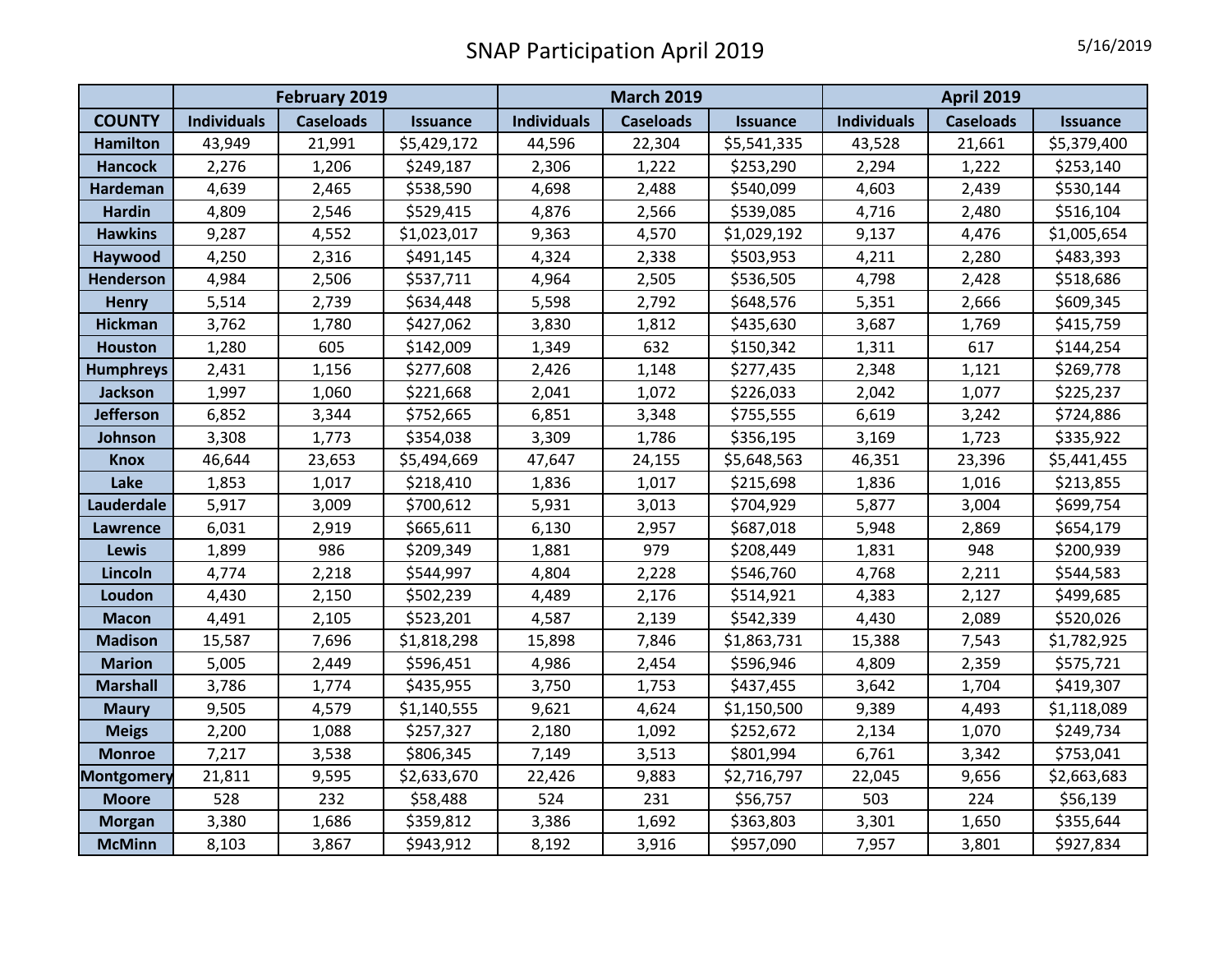| <b>COUNTY</b>     | February 2019      |                  |                 | <b>March 2019</b>  |                  |                 | <b>April 2019</b>  |                  |                 |
|-------------------|--------------------|------------------|-----------------|--------------------|------------------|-----------------|--------------------|------------------|-----------------|
|                   | <b>Individuals</b> | <b>Caseloads</b> | <b>Issuance</b> | <b>Individuals</b> | <b>Caseloads</b> | <b>Issuance</b> | <b>Individuals</b> | <b>Caseloads</b> | <b>Issuance</b> |
| <b>McNairy</b>    | 4,594              | 2,484            | \$501,824       | 4,641              | 2,501            | \$511,243       | 4,595              | 2,488            | \$509,142       |
| <b>Obion</b>      | 5,303              | 2,634            | \$607,877       | 5,352              | 2,661            | \$613,315       | 5,243              | 2,601            | \$600,636       |
| <b>Overton</b>    | 3,179              | 1,635            | \$336,807       | 3,201              | 1,648            | \$337,966       | 3,071              | 1,613            | \$318,246       |
| <b>Perry</b>      | 1,367              | 691              | \$158,187       | 1,374              | 687              | \$162,062       | 1,359              | 678              | \$155,638       |
| <b>Pickett</b>    | 789                | 416              | \$81,402        | 813                | 421              | \$83,644        | 795                | 419              | \$81,132        |
| <b>Polk</b>       | 2,490              | 1,201            | \$279,969       | 2,539              | 1,217            | \$283,758       | 2,419              | 1,173            | \$267,871       |
| Putnam            | 9,933              | 4,958            | \$1,155,032     | 10,167             | 5,072            | \$1,205,661     | 9,766              | 4,875            | \$1,140,474     |
| Rhea              | 6,283              | 3,033            | \$738,031       | 6,243              | 3,023            | \$733,255       | 6,070              | 2,933            | \$710,718       |
| Roane             | 7,027              | 3,473            | \$803,492       | 7,223              | 3,564            | \$832,873       | 6,976              | 3,439            | \$793,585       |
| Robertson         | 7,478              | 3,461            | \$923,262       | 7,542              | 3,525            | \$933,810       | 7,416              | 3,459            | \$910,091       |
| <b>Rutherford</b> | 24,892             | 10,834           | \$3,037,537     | 25,329             | 11,087           | \$3,130,869     | 24,671             | 10,703           | \$3,022,740     |
| <b>Scott</b>      | 5,792              | 3,016            | \$642,228       | 5,840              | 3,033            | \$647,007       | 5,756              | 3,016            | \$636,173       |
| Sequatchie        | 2,841              | 1,395            | \$338,385       | 2,878              | 1,417            | \$343,516       | 2,788              | 1,369            | \$330,783       |
| <b>Sevier</b>     | 9,568              | 4,494            | \$1,048,002     | 9,740              | 4,579            | \$1,072,419     | 9,469              | 4,445            | \$1,031,567     |
| <b>Shelby</b>     | 193,170            | 88,866           | \$24,868,811    | 195,847            | 90,253           | \$25,238,849    | 191,049            | 87,767           | \$24,428,717    |
| <b>Smith</b>      | 2,583              | 1,235            | \$302,885       | 2,654              | 1,249            | \$312,191       | 2,508              | 1,190            | \$294,082       |
| <b>Stewart</b>    | 1,703              | 771              | \$182,417       | 1,757              | 791              | \$191,971       | 1,736              | 780              | \$189,285       |
| <b>Sullivan</b>   | 21,553             | 10,761           | \$2,411,161     | 21,832             | 10,892           | \$2,467,192     | 21,153             | 10,536           | \$2,358,780     |
| <b>Sumner</b>     | 14,148             | 6,477            | \$1,696,519     | 14,685             | 6,667            | \$1,784,201     | 14,290             | 6,505            | \$1,732,994     |
| <b>Tipton</b>     | 8,636              | 4,125            | \$1,041,523     | 8,861              | 4,224            | \$1,068,502     | 8,594              | 4,079            | \$1,021,371     |
| <b>Trousdale</b>  | 1,256              | 644              | \$150,010       | 1,277              | 656              | \$154,725       | 1,244              | 634              | \$148,882       |
| <b>Unicoi</b>     | 2,833              | 1,455            | \$298,584       | 2,825              | 1,456            | \$302,525       | 2,797              | 1,412            | \$293,116       |
| <b>Union</b>      | 3,832              | 1,744            | \$415,925       | 3,838              | 1,765            | \$417,477       | 3,788              | 1,739            | \$412,494       |
| <b>Van Buren</b>  | 948                | 461              | \$98,550        | 948                | 469              | \$103,796       | 937                | 461              | \$102,504       |
| <b>Warren</b>     | 7,095              | 3,401            | \$825,197       | 7,244              | 3,472            | \$849,004       | 6,767              | 3,319            | \$783,149       |
| Washington        | 14,744             | 7,717            | \$1,701,413     | 14,983             | 7,843            | \$1,740,059     | 14,489             | 7,552            | \$1,657,340     |
| <b>Wayne</b>      | 2,237              | 1,193            | \$244,521       | 2,237              | 1,202            | \$245,236       | 2,220              | 1,169            | \$238,565       |
| <b>Weakley</b>    | 4,746              | 2,436            | \$517,626       | 4,837              | 2,473            | \$539,449       | 4,737              | 2,412            | \$528,802       |
| White             | 4,244              | 2,047            | \$471,693       | 4,368              | 2,090            | \$484,925       | 4,181              | 2,019            | \$462,818       |
| Williamson        | 3,918              | 1,840            | \$455,721       | 4,076              | 1,906            | \$477,296       | 3,947              | 1,859            | \$460,963       |
| <b>Wilson</b>     | 9,288              | 4,418            | \$1,148,973     | 9,459              | 4,498            | \$1,179,278     | 9,239              | 4,404            | \$1,144,370     |